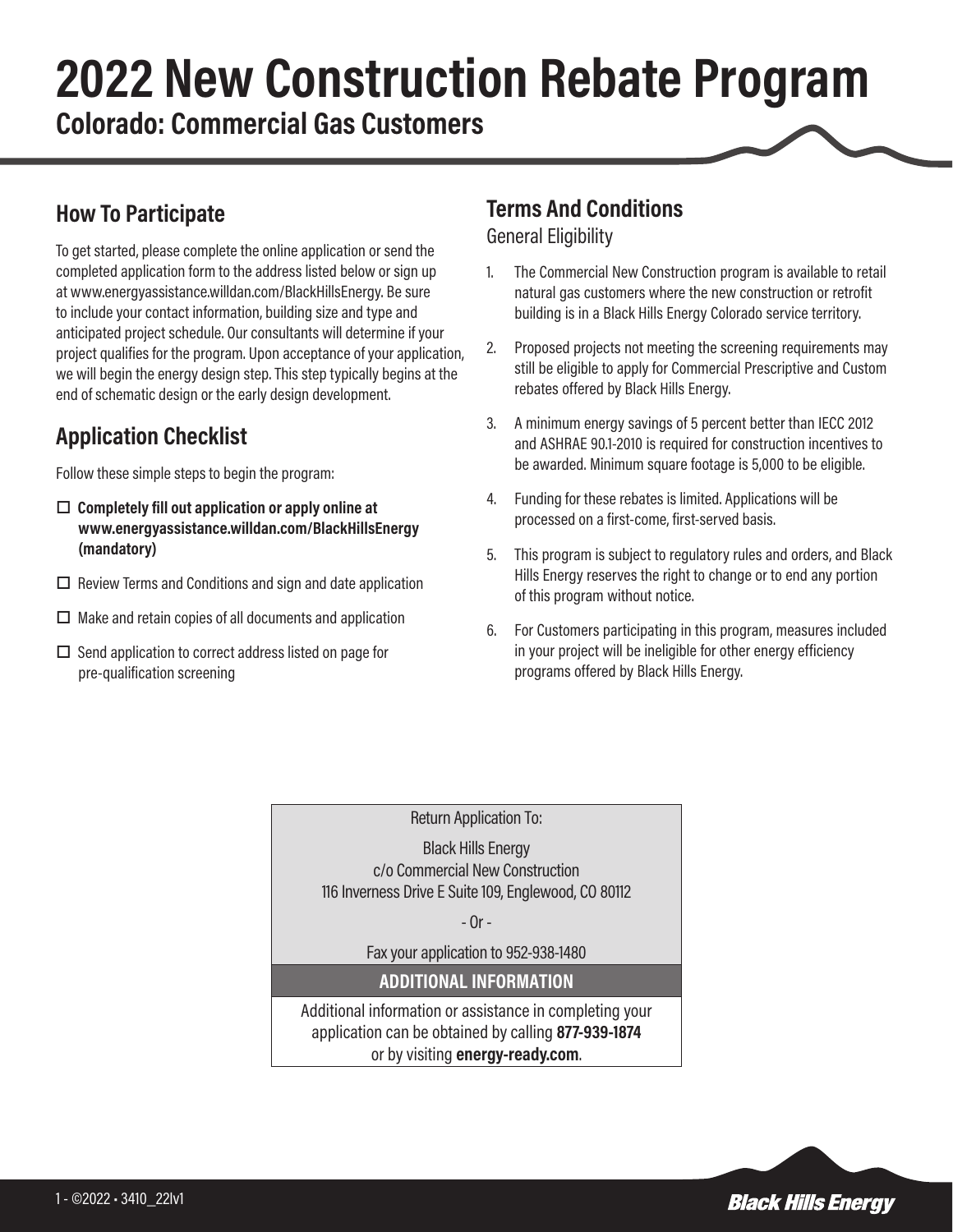# **Building Systems Analyzed**

There are a wide variety of building systems analyzed during the Energy Design including:

- Glazing systems and window layouts
- Daylighting controls
- $\blacksquare$  Envelope systems
- $\blacksquare$  Lighting controls and lighting designs
- $\blacksquare$  Heating and cooling systems
- Load-responsive fan and pump motor controls
- Outside air control systems

When beginning to design a building, incorporating energy efficient options makes excellent business sense. Being efficient gives your business a competitive advantage by helping you to lower your operating costs; that means you can save money that might otherwise go towards energy bills.

Our Commercial New Construction program can help identify and implement strategies to make your business energy efficient.

#### **Tax Information**

Rebates may be subject to federal and/or state income tax reporting. The applicant is responsible for contacting a qualified tax advisor to determine tax liability. Black Hills Energy is not responsible for any tax consequences of the rebate program. Consult your tax advisor for any applicable federal tax credit incentives available for installation of energy-efficient equipment.

#### **Disclaimer**

Black Hills Energy does not guarantee that installation of equipment qualifying for rebates will result in reduced energy usage or demand, or in cost savings. The Customer will hold harmless Black Hills Energy and its officers, directors, shareholders, agents, employees, and representatives from all claims, liabilities, fines, interest, costs, expenses, and damages incurred by the Customer, for any damage, injury, death, loss or destruction of any kind to persons or property, to the extent the damage, injury, death, loss or destruction arises out of or is related to the conduct, negligence, willful misconduct, misrepresentation, breach of warranty or other breach of this rebate form on the part of Black Hills Energy.

# **Energy Design Steps**

- 1. Start by having the design team or owner submit the application form to pre-qualify your project. Ideally, this should be done as early in the design process as possible. Fill out the application located on the back page of this brochure or apply online at www.energyassistance.willdan.com/BlackHillsEnergy to begin the process.
- 2. The Black Hills Energy team will review and screen the project to verify it meets all program guidelines.
- 3. If the project passes the screening process then a Black Hills Energy design consultant will facilitate meetings with your design team to develop optional energy conservation strategies and estimate incremental costs.
- 4. Our energy design consultant will provide a final energy design report to both the owner and the design team. This report will describe implementation, energy savings and simple paybacks for potential strategies.
- 5. The building owner and design team will choose the strategies that will be incorporated into construction based on the financial incentives awarded after completion, to help build energy efficient from the start.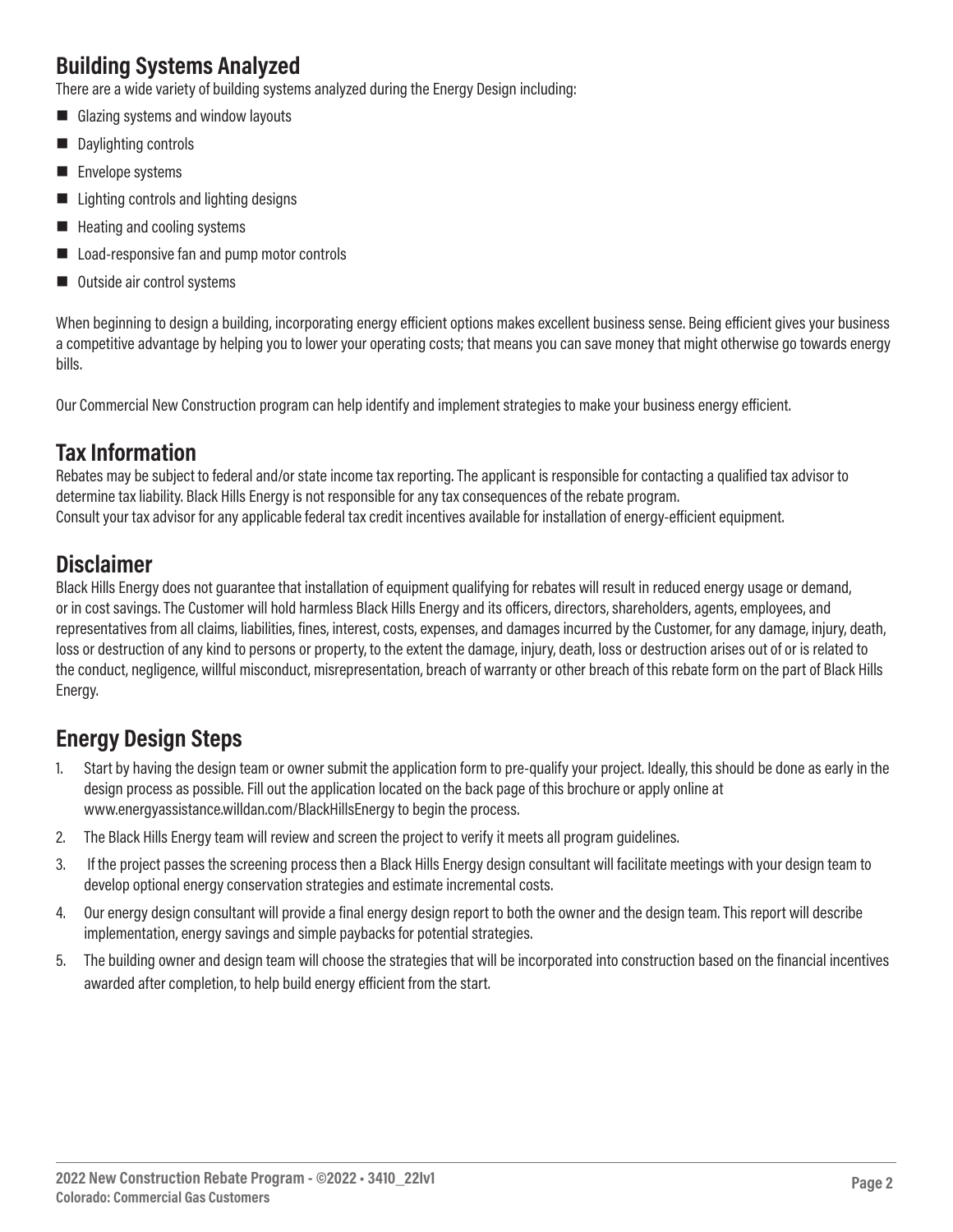### **Design Incentives**

Black Hills Energy contracts with an independent energy design consultant to facilitate design team planning of various energysaving strategies. A design team incentive is provided to the owner's team of professionals assisting in the Commercial New Construction program to help offset expenses associates with program participation. The design team payment is a one-time lump sum amount paid to the design team lead and is based on the program size. Payment occurs upon receipt of the final energy verification report.

#### **Construction Incentives**

Construction incentives are paid to the building owner based on the natural gas savings modeled and verified as installed by Black Hills Energy. A minimum energy savings of 5 percent better than IECC 2012 and ASHRAE 90.1-2010 are required for construction incentives to be awarded. Incentives are paid to the owner/developer upon receipt of the final energy verification report. Incentives are offered starting at 60 cents per therm saved at the level of 5 percent better than IECC 2012 and ASHRAE 90.1-2010. Incentives climb to 1.70 per therm saved at 60 percent better than the baseline. Incentives cannot reduce overall payback to less than one year.



#### **Commercial New Construction Program Overview**

| <b>Square</b> | <b>Design</b><br><b>Team</b><br><b>Footage Incentive</b> | <b>Services</b>                                                                               | Minimum Energy Savings Construction Incentive |                    |  |
|---------------|----------------------------------------------------------|-----------------------------------------------------------------------------------------------|-----------------------------------------------|--------------------|--|
| $5-15k$       | \$1,000                                                  | Two meetings: Kick off; building systems optimization                                         | 5% better than IECC 2012                      | \$.06-\$.17/kWh    |  |
| >15k          | \$3,500                                                  | for one to three systems (depending on building<br>complexity); implementation, verification. | and ASHRAE 90.1-2010                          | \$.60-\$1.70/therm |  |